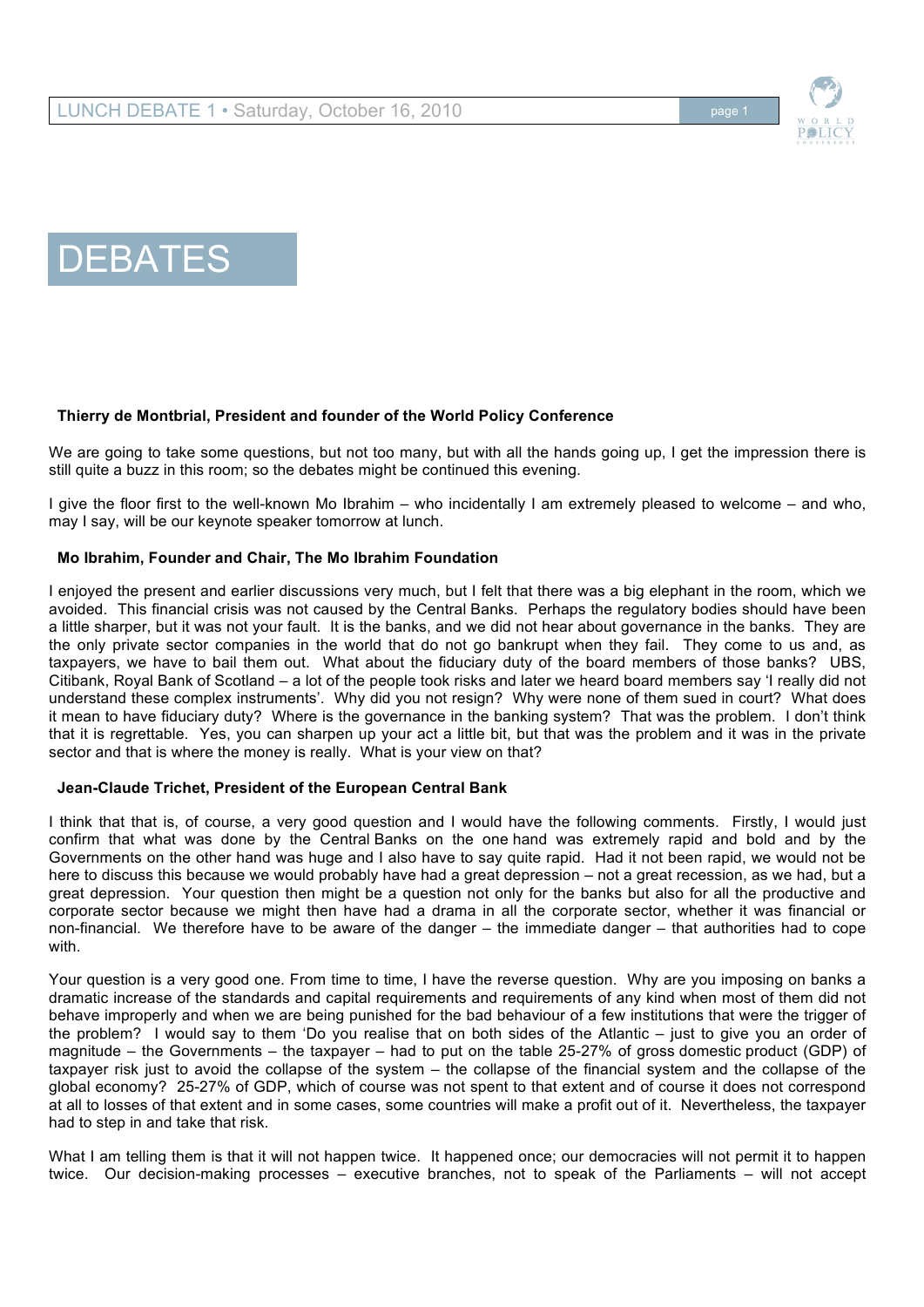

earmarking 25% of GDP to the support of the financial system again. You therefore have to understand that we have to be sure that the system in a future permanent regime is solid and reliable and does not present the element of fragility and the absence of resilience that had been observed in the past. That does not mean that we are not able to organise transition - I explained that this morning - but it means that it is about your question on the fact that we cannot accept being put in that situation again – and it is true for banks in general and the financial system in general, which proved a degree of fragility that is not acceptable. It is also true, of course, for the financial institutions that are systemic.

Your question was more directly about those who were the trigger and whether they paid for it. I think that it would probably be very difficult to find any institution that was at the heart of the problem in any country that has the same top people today – the same board, the same Chief Executive Officer (CEO) and the same Chief Financial Officer (CFO) and so on. There has therefore been some kind of activation of governance. However, I fully accept your question as a very pertinent one. I had a question this morning on the fact that our rules were too tough and that we were too tough on the bankers. You therefore can understand why we really have to do the job. We were teased permanently by the industry, telling us again that we were too tough. We are not – we think that we are not.

By the way, our new rules would be the minimum standards that will have to be applied the world over, but those are the minimum. Nevertheless, as I said this morning, I think that it is heartening to think that at the level of the emerging as well as the advanced economies, we could work out, in quite a short span of time, rules and regulations that are bold and increasing. To give you an order of magnitude, the minimum capital requirement for the most loss-absorbing element has gone from 2% to 7% and even in some respects 2%, through various means, could in some cases be down to 1%, according to the previous rules. For those particular institutions, it will be a multiplication of seven which will have to be presented over a period of nine years from today to 2019. I think that one of the most striking successes of the present global governance – informal global governance – has been that we have been able to do this in quite a short span of time. It does not mean that we can be complacent in any respect. We have a lot of hard work to do – a lot, a lot, a lot – on non-banks, on the systemically dangerous, if I may say so, institutions and on the incentives, namely the remuneration of bankers, and so on and so on.

## **Thierry de Montbrial, President and founder of the World Policy Conference**

I am now going to give the floor to Lionel Zinsou, to Jim Hoagland, then to Hubert Védrine.

## **Lionel Zinsou, Chairman, PAI Partners**

Mr. Chairman, a question that draws inspiration from our Moroccan hosts and the place where we are.

There is a continent with 6% growth, a trade balance in surplus – the same as China – and a balance of payments in surplus – 500 billion of foreign exchange with your colleagues from the central banks. It is a continent that has nearly the GDP of India and the highest population growth of the next 25 years. It happens that we are on that continent.

That continent is financed in euros and, basically, issues currencies that are either directly linked to the euro or tied to baskets of currencies representative of its external trade, that is trade with the European Union. It is probably the nearest continent to being an auxiliary zone of the euro in the future, with a very strong growth element.

It does not quite belong to the EMEA zone, nor quite to the yuan zone, which does not exist, although China has become, individually, the number one trading partner for 45 out of the 53 countries. That continent is obviously Africa.

Does this continent figure in the thinking of the European Central Bank as a force and as a growth element?

## **Jean-Claude Trichet, President of the European Central Bank**

Yes it does, due to its success. In any case, as regards growth, surpluses in current transactions, the accumulation of that representation – as it were – of prosperity which are the reserves you are talking about; all of that means that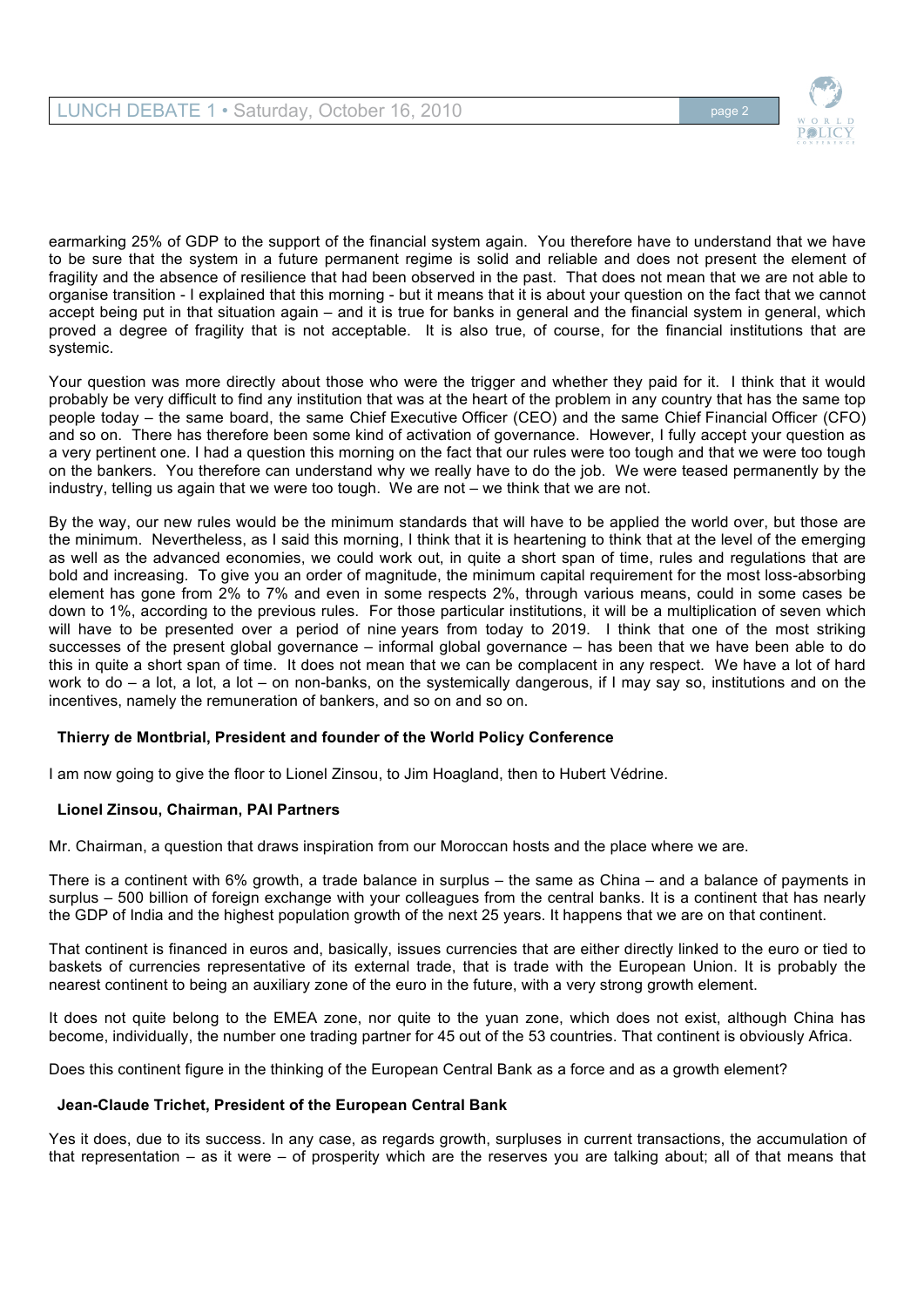

Africa, which was in really big trouble over the long term, has not been left behind, but has kept up with the tremendous rise of the emerging countries.

I must say that, a long time ago, when I was President of the Paris Club, I remember there were a number of African countries with severe problems. Nothing is more comforting than to see the entire continent in strong growth. It is an achievement. For me, it is clearly an achievement which is in line, in symbiosis with the incredible rise in power of the emerging world, which used to be called the "developing world". It is also, probably, a mark of real progress in governance, since our main subject is governance.

The determining factor of good macroeconomic governance is always the results. If there are such results when there were no equivalent results before, it is probably because significant progress has been made. It is also that the lessons of experience are always very important.

I saw Latin America in a tragic situation. Now, it is strong economically. We remember the Asian crisis. It was not so long ago. Seeing the growth of Asia is incredibly reassuring. So I would say yes, we do acknowledge Africa for its success.

The link between Europe and Africa is obviously very important. As regards the euro itself, as you know, some countries have agreements with a European country that tie them closely – even very closely – to movements in the euro, in the form of a different currency, but in name only. They are very close to the euro.

I make no pronouncement on the future monetary and financial strategy of Africa. I know that a lot of thought is going into monetary unification of the African sub-regions. We are involved ourselves, in various ways, in this process. We can only encourage Africa to move towards economic and financial unity as soon as possible. It seems to us that the virtues of a large open market are incontrovertible and that this continent – which has had remarkable success in both absolute value and by comparison with its previous situation – would have a lot to gain by even closer economic, commercial, monetary and financial unification.

#### **Jim Hoagland,** *Washington Post*

Thank you very much for those remarks. I wanted to follow up on your rather striking declaration that this will not happen again – this cannot be allowed to happen again. Do you think there is in place today and already exists a structure that makes sure that this will not happen again? If not, what are the one or two most important things that need to be done now to get that structure in place? Finally, when you say to the bankers that you will not allow them to be too big to fail again, what is the evidence that they believe you?

#### **Jean-Claude Trichet, President of the European Central Bank**

First of all, I am absolutely convinced that it should not happen again, and again my main observation is that if it happened again we would not be able to give the same response as today's response because of the incapacity of having our own democracies – I am speaking for the Governments – on board. I make the working assumption that Central Banks could rapidly decide themselves, if needed. Central Banks never forget their own responsibilities in the medium and long term. We took decisions that were extremely bold, but without losing our sense of direction. In our own case, where our mandate is extremely clear and our definition of price stability is equally clear, I was extremely happy to see that the anchoring of inflation expectations during the whole period of the crisis remained very, very good – in line with our definition, less than 2% but close to 2%, which, by the way, protected us very well from the materialisation of inflationary risk as well as against the materialisation of deflationary risk.

What judgment can I make on what we are doing right now? I would say that we have, crucially, an immense improvement which is necessary in the private sector itself. We are back to the first question I had. That is extremely important. Of course, the lessons have to be drawn from what has happened. I take it that risk management by private institutions has improved a lot. They have to continue to improve a lot. Governance has to continue to improve a lot – private governance has to continue to improve a lot.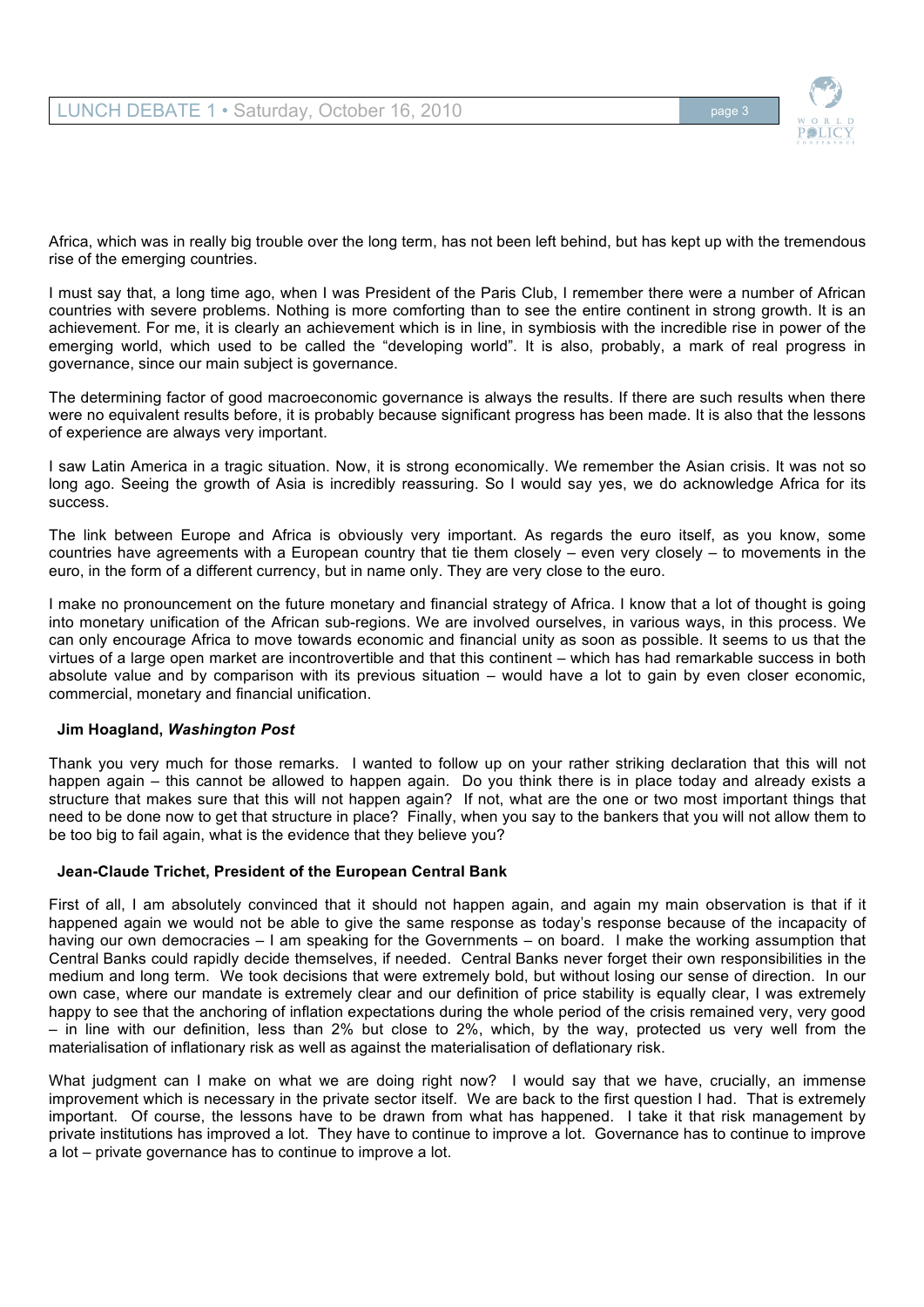

Let us take the responsibility of the public authorities. Public authorities have two main pillars for their strategy. One is the reinforcement of standards and the reinforcement of rules and regulations, the setting up of new supervisory methodologies, both at the micro level and macro level. There, work is in progress everywhere in the world. The rules and standards – I already mentioned Basel III. I trust that it is one of the main elements where we can see global governance working. There was a consensus. We have a large consensus and we are able to deliver. However, there is no complacency and a lot of hard work is needed to continue. Again, we have a lot of areas where we have not yet achieved hard work – for instance, systemically influential institutions that are big and very interconnected and so on. That is something that is not yet solved and, of course, your question is very much on that front.

We have all the issues of more transparency of the non-banks – of markets, in particular derivatives markets and credit derivatives going back to platforms that permit the appropriate transparency. We have the need to be clearer and apply the new rules the world over in terms of what we have called pudically bonus, which means remuneration, and remuneration should not reward short-term risk to the detriment of firms and the system itself. I then trust that we still have a lot of hard work to do.

Therefore, to sum up on this element of our strategy - which is how do you make the financial system much more resilient? - I would say that a lot has been done and a lot remains to be done. There is no time for complacency at all. Thinking that it is business as usual, right now, is plain wrong – plain wrong. It is not business as usual.

If I may, you then have the second major pillar, which is the coordination of macro policies, and there I would also say that we have an emerging consensus on the strategies. It seems to me that depending on the various countries that are concerned by the systemic there is a great deal of convergence on the need to rebalance domestic demand in favour of the domestic demand of countries that have a big surplus in the current account and currencies that are not appreciating as rapidly as they could. You then have the problem of the advanced economies that have a structural deficit in the current account and agree that they have a savings problem to solve in the medium and long-term perspective. In both cases, therefore, I have to say that you have a good deal of crystallisation of strategic ideas. I would say that in Europe nobody is challenging the fact that we need structural reforms. We are more or less balanced as regards the current account, but we need structural reforms, and that is absolutely imperative if we want to contribute to a prosperous and stable global economy.

You also have the case of countries that are themselves emerging and growing rapidly and have either surpluses or deficits, but currencies that are more flexible. Then, again, there is a diagnosis which has to be made on all these issues that are perhaps more complex in their case than in the case of those which are plain, with a low level of the currency, and big surplus countries or advanced economies with a deficit. The problem there, I would say, is not necessarily working out the elaboration of a consensus on the strategy or a consensus on the pace of the strategy and the rapidity of the implementation of those strategies, because if we are not doing that sufficiently rapidly then we have the recipe for the new major difficulty that your question wanted to eliminate. I would therefore say that this is perhaps the most difficult problem.

You are an American citizen. You know better than anybody to what extent are own democracies – it is the same in Europe – are inward looking, concentrating on their own problems and having enormous difficulties incorporating into their decision-making process that superior interest which is the stable, strong and sustainable growth of the global economy. It is extremely difficult. It is a question, I have to say, of communication of first importance.

## **Thierry de Montbrial, President and founder of the World Policy Conference**

I have pleasure in giving the floor to Hubert Védrine, who I'm sure you all recognise.

## **Hubert Védrine, former Minister of Foreign Affairs**

Jean-Claude, I have two questions. Actually it is a request for you to clarify what you said – if your duties allow – on the question of the economic governance of Europe and specifically the euro zone.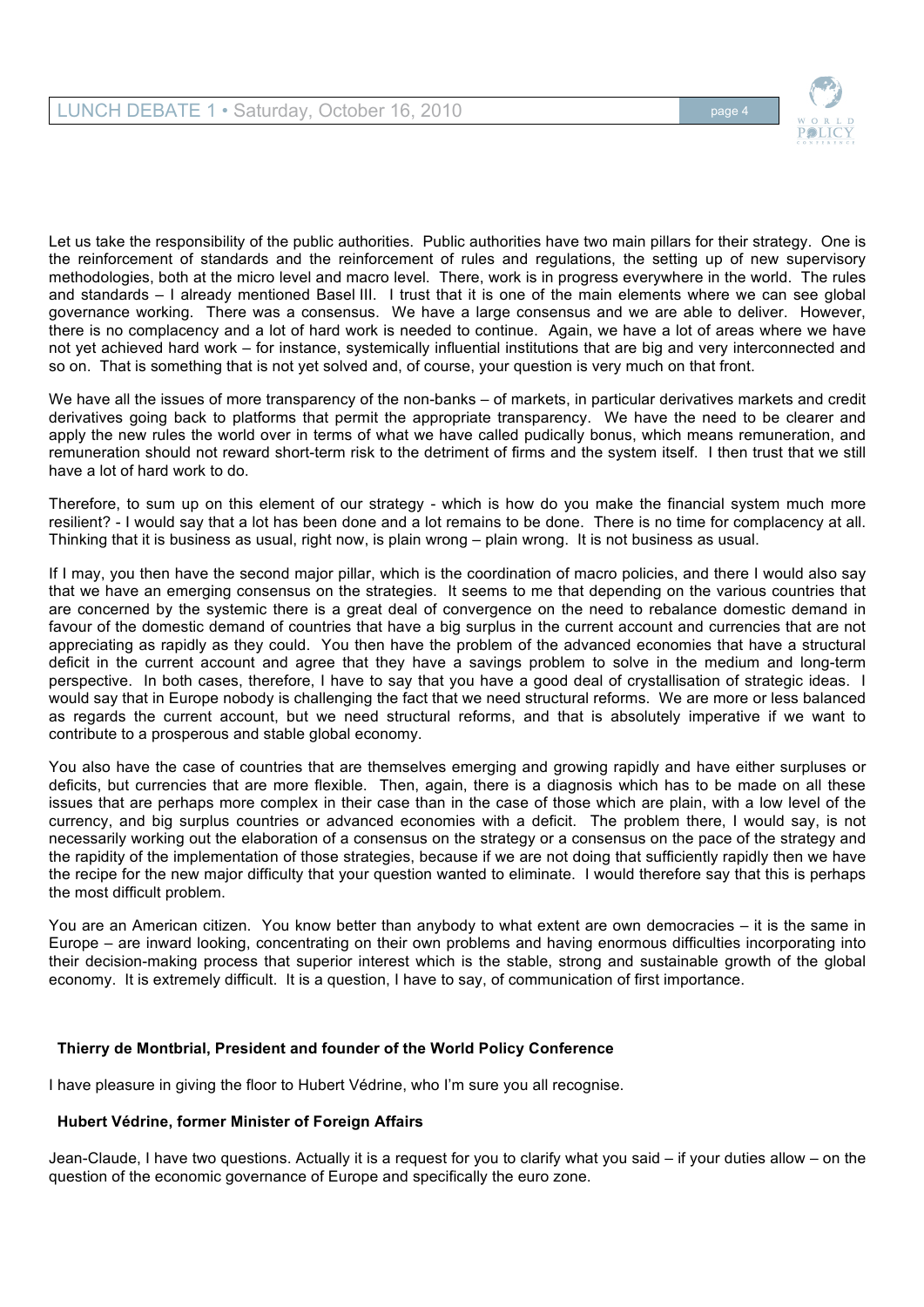

On the first point, you said that you wanted to go as far as possible in changing the rules of governance, beyond what the Commission has already proposed and not necessarily accepted by the member countries of the euro zone.

Can you say how far? What does "as far as possible" mean?

In the last analysis, who decides what? What does the Commission decide? What do governments in the euro zone decide? What does the Parliament decide?

Will it be done within the framework of the Treaty or is it that we are in a "tangential" process of ending the Treaty? That is my first question.

Second question: governance is not simply who decides, but what is decided.

Is it conceivable that, in the euro zone, all member countries will adopt, not just a culture of stability, but an economic policy like Germany's, which is the impression given by Germany in some statements?

Is this not inconsistent, given that Germany largely benefits from the fact that the other members of the euro zone do not have the same economic policy as it? Much of its advantage – notably in exports – is based precisely on the fact that the others are not able to implement the same stringent policy for stability or do not want to.

First question: who decides?

Second question: what might be the ideal polysemous economic policy in the euro zone?

#### **Jean-Claude Trichet, President of the European Central Bank**

Regarding the first question, briefly, we think that there is a need to go further in the matter of quasi-automaticity in launching the procedures for excessive deficits, to take the example of the Stability and Growth Pact. It must be done almost automatically and more quickly.

In our experience, the current procedures and those we see proposed are not, in our opinion, automatic and quick enough if we want to avoid – this was Thierry de Montbrial's first question – finding ourselves in highly abnormal situations, of course within the single currency zone of course.

Another example that I can give: we think that the sanctions themselves should be more severe, that, in supervising losses of competitiveness within the euro zone, we must also have quicker, more automatic procedures.

We also think that the Commission itself perhaps should have even more influence and autonomy in some areas, which it itself does not demand.

In short, it is in a whole series of areas; we see it very precisely and specifically in the document that I leave here, all of that is reported there. We feel that there is a real need at the present time to go as far as possible.

In any case, it is clear at this stage that the Treaty is not going to be changed any time soon. If the countries set out to change the Treaty, there are many other things that could be done. As far as we are concerned, at this stage, we really want to go as far as possible within the framework of the present Treaty.

On the policies pursued, we had rules and we have rules. I do deplore the fact that some countries have not followed them. I deplore the fact that others have not been supervised closely enough. But on the whole, as I said before, the euro zone in particular, but also the whole of Europe, is in a better budgetary situation, in terms of consolidation among all euro zone countries, than Japan, than the United States of America or other large industrialised countries.

There must have been reasons for that. The Stability and Growth Pact – although I stand to be corrected by Joaquin – has played a role, otherwise we, in the industrialised countries, would not be in a better overall situation than others. This is a first point.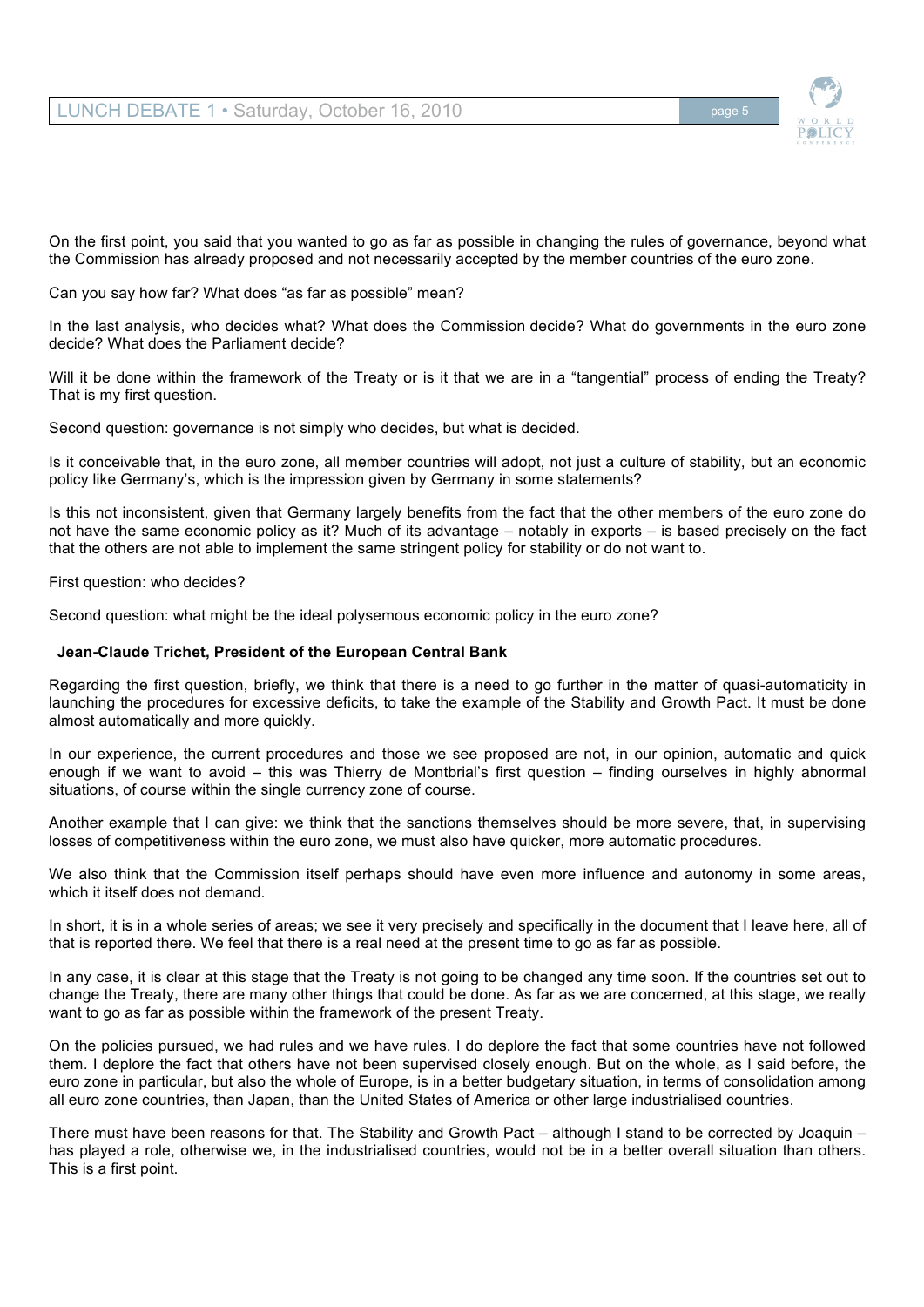

We are in a single currency zone, we must have a framework. Supervision must be exercised. These are not countries X, Y or Z – besides, there is no country X; there is a *continuum* between countries that are managed very carefully, those that are managed less carefully and those that are not managed at all. There is a *continuum.*

As for the criticism of the policy of some countries, for example Germany, may I remind you that unemployment in Germany has fallen since the crisis began. Its legendary good management surely had something to do with that. Maybe we should always remember that. I believe that things do not necessarily appear exactly the same as I observe myself.

All countries in the euro zone must improve their supervision very substantially. They have two responsibilities: a responsibility for their own policy and the responsibility they have as members of this Supervisory Committee of others. They have learnt the hard way that the others need to be supervised, otherwise there will be problems later on, as we have seen recently.

Basically, may I say that we are putting our message across as clearly as possible. I am convinced that the lessons of the crisis, at the level of the Council and the Parliament, are following their natural course. Basically I have confidence in Europe's capacity to take the decisions required of it.

## **Thierry de Montbrial, President and founder of the World Policy Conference**

I am going to take three questions and then we'll stop. Alas, time passes. I do believe that Mr. Trichet has still not eaten his main course.

I am going to hand over to Mr. Thorat, from the Bank of India.

## **Yashwant Thorat, Former Chief General and Executive Director, The Reserve Bank of India**

All of us central bankers are one big club. At the risk of incurring your displeasure, may I ask you a question as to the work we are now doing in Basel, which is trying to over-correct the mistakes that we made earlier. You have rightly said that there are three points that central bankers must look at: the timing of intervention, the degree of intervention, and the automaticity of intervention. I get a feeling from the participation in Basel that what we are doing now is trying to go on the other side and over-correct the system. I do not refer to the non-banks, but I refer to other players in the banking system, where we are now trying to bring in such stringent regulations that it may impede growth itself.

## **Jean-Claude Trichet, President of the European Central Bank**

Again, we are under criticism, my colleagues and myself – as you know better than anybody – from those who are saying that we are too kind, too gentle and too benign vis-à-vis the banking sector and those who are saying that we are too tough and too rigorous and that we are hampering the recovery and the consolidation of the present recovery. I would not suggest that inasmuch as we have criticism coming from both sides it means that we are right – it would be too simple for me to say that. However, all our colleagues, again all over the world, with all the wisdom and observation coming from all over the world, both Central Banks and heads of supervision, after having discussed this a great deal, decided that what we now have on the table is both sufficient in terms of minimum requirement – as I also have already said to Jim – as regards reasonable confidence in the solidity of the system in a permanent regime and that the transition is sufficiently long – and the criticism of us for having a long transition has also been very strong – to permit the recovery not to be hampered either in the emerging world or in the advanced economies. Again, I can only say that this is the world consensus as has been thoroughly elaborated by those people. I myself trust that it is the appropriate solution in the circumstances.

#### **Thierry de Montbrial, President and founder of the World Policy Conference**

Second last question, then the last question for Monsieur Villepelet.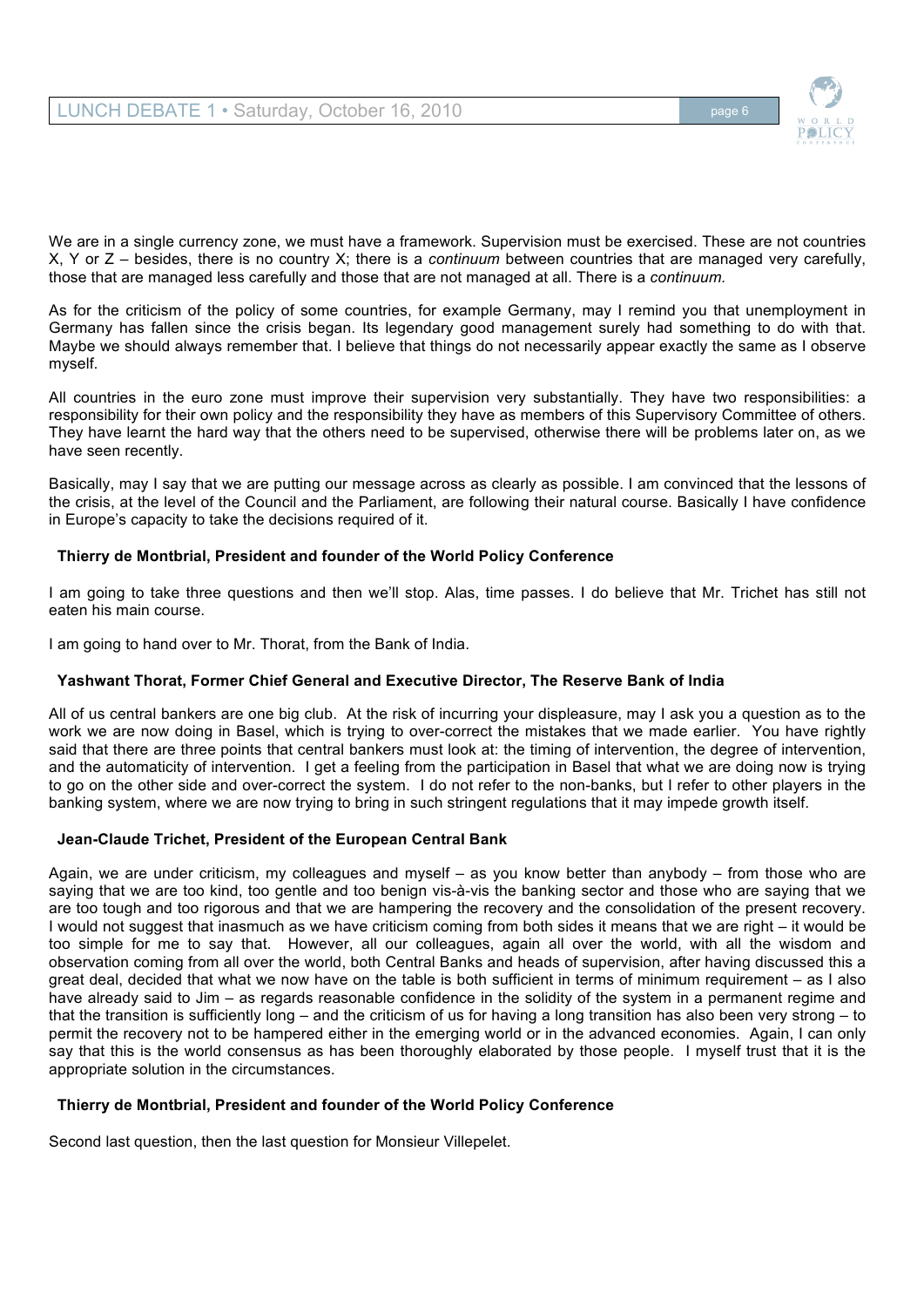

### **Federico Fubini, journalist,** *Il Corriere de la Sera*

My question is on monetary governance. I have not quite understood where it is that sensitive subjects such as exchange rate volatility could be discussed. Apparently, the G7, even though it still meets, in a way belongs to the past, and the G20 seems to me to be too big to talk discretely. I question whether there should not be a work group of four or five that could do this.

May I put another small question on unemployment: do you think that printing money in hundreds or thousands of billions – as somebody is thinking of doing at this moment – could help reduce unemployment?

#### **Jean-Claude Trichet, President of the European Central Bank**

As you have said yourself, the primary forum for global governance is the G20. The major free-floating currencies still exist. They are the major free-floating currencies in the advanced economies, from practically all of them, and it certainly calls for appropriate discussion between them when the time comes. However, you know that we are in permanent contact. Therefore, I do not think that I have anything else to say on your first question.

On your second question, we are very, very keen in considering that the consolidation of recovery depends enormously on confidence. It is true for the confidence in the capacity of Governments to work out appropriate sound medium and long-long term fiscal policies and we consider that this is complementary to the consolidation of the recovery. I would also say that it is absolutely necessary that we have the consolidation of confidence in medium and long-term price stability. As I said, the anchoring of inflation expectations is very important at all times, particularly in times of difficulty, because it is a good protection from the deflationary risk. That is therefore my comment on your question.

#### **Serge Villepelet, CEO of PricewaterhouseCoopers France**

Mr. Chairman, I am going to put a question I was asked by my three children and could not answer.

About ten days ago, there was an excellent television programme which showed the department in Bercy that regularly holds debt auctions. We saw the man in charge, the State bank account and the auction. It was very well done. That day, the auction had gone well and somewhere there was a big sigh of relief.

If I understood correctly, the amount borrowed every day is 100 million euros. I suppose this also concerns the other big western countries. I watched the programme with my three teenage children.

Their question: what is going to happen? How is all this going to be repaid? Father's reply: inflation, stringency – even though for me, as an auditor, stringency is a rather positive word. Is it fiscal pressure? How do we eventually get out of all that?

I think we all owe our children very clear answers, because, after all, they are the ones we are leaving all this to.

#### **Jean-Claude Trichet, President of the European Central Bank**

Your answers were correct, except the first. Inflation is clearly not a solution. This was not a solution in the past; it is even less of a solution today, because if you were thinking of getting out of a situation like this by inflation, then you would immediately bring forward all expectations of inflation, by definition. Therefore you would increase, in an absolutely tragic manner, all market interest rates, which are not set by central banks but by the market itself: savers and investors meeting the demand for finance on the market. So you would have the opposite result to what was wanted, that is to say a spectacular rise in the cost of debt and in the difficulties of refinancing it. Therefore I completely reject that solution.

The response is: obey the rules that we have all agreed to. It's not a question of reinventing the wheel! All of us in Europe signed the Treaty of Maastricht. It said what had to be done. I must say that the rules that are explicit in the